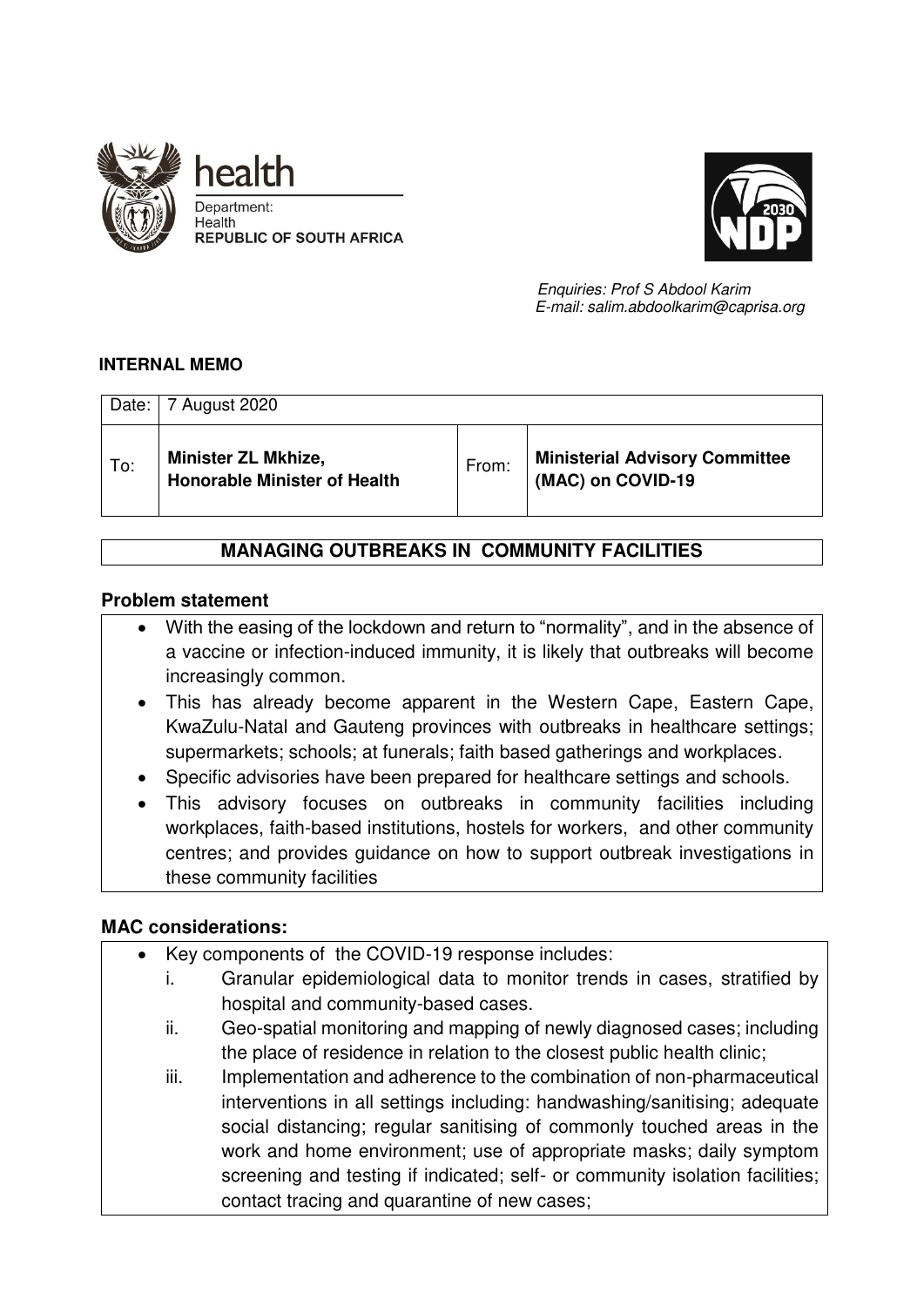- iv. Outbreak investigation and field investigation teams;
- v. Daily monitoring and reporting of healthcare service utilisation to ensure sufficient bed capacity, healthcare worker (HCW) availability and projections for immediate future needs;
- vi. Communication plans, including community-mobilisation; and
- vii. Step down, isolation and quarantine facilities
- The goal of an outbreak investigation is to identify the drivers of disseminated infection and contain further spread; thereby slowing down onward transmission of the virus and mitigating further demands on healthcare services especially hospital admissions. Current estimates are that eighty percent of infections are caused by 10% of infected people; suggesting a role of "super-spreaders". In containment of community transmission super-spreaders should be identified quickly before they create major epidemics.
- At this point in time, what constitutes a community outbreak will vary by province and district based on the current incidence rate in each province and by district. For example, if a district has 0 infections a single case identified in that district will constitute an outbreak and warrant an outbreak investigation. Similarly, if a province currently has 20 cases and there is an increase in a week to 40 cases, an outbreak investigation should be initiated. Another example is where there have been declines in the number of cases over 28-day period and then a sudden increase in number of cases. A caveat to this characterisation, however, is its sensitivity to the rate of testing and threshold used for testing. The ability to undertake widespread community-testing in South Africa is constrained by the ability to test for active cases, and have a rapid turn-around time.
- Notwithstanding the challenges due to testing constraints in active case finding due to shortages of qPCR and other diagnostic kits and reagents, data from passive case finding can be utilised to shape responses to outbreaks and guide what appropriate interventions should be initiated. The geo-location of each new case identified at a hospital, workplace, school or other local public event or space could be a trigger for community outbreak investigations and ongoing monitoring. If not feasible to undertake geo-spatial mapping to an individual household level, geo-spatial mapping should be done in relation to landmark sites (e.g. closest clinic in relation to place of residence).
- Outbreak investigation teams should be strengthened nationally and at a provincial level. Daily trends in infections should be reported and updates provided on the number of cases; geospatial maps of cases; heat-maps of localised high concentration of infection areas.
- Field investigation teams should be trained at a district level. The district field investigation teams should comprise Infection and occupational health professionals; the District Health Manager; community leaders from each ward in the district; community care givers; the district contact tracing teams and Environmental Health officers. The district field investigation teams need to receive training and multiple expert teams could be established within to deal with outbreaks e.g. in schools, or health facilities; or the workplace or in the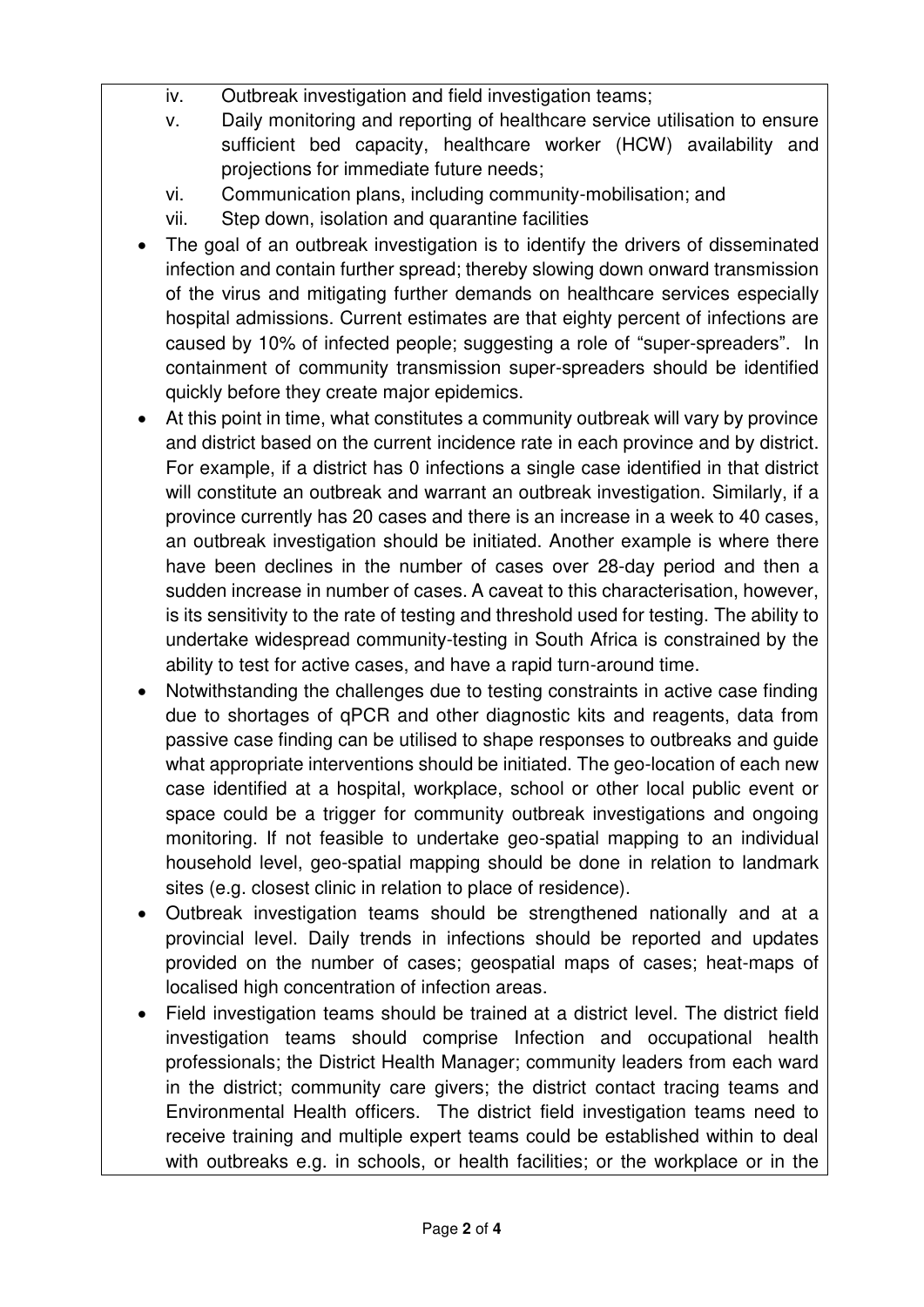community e.g. from mass gatherings or weddings or attendance of faith based events.

- Prototype outbreak investigation protocols should be developed. This should include guiding the interventions that need to be instituted to contain the outbreak; and determine when the outbreak has ended.
- There needs to be ongoing monitoring and review outcomes from outbreak investigations.
- Priority should be placed on establishing provincial outbreak investigation teams in those provinces with few cases and district intervention teams in those districts with no or few cases with the target of having an intervention team in every district.
- Outbreak investigation data collection templates and Standard Operating Procedures (SOPs) should be in place to ensure that information can be collated in a systematic manner to facilitate understanding of the outbreak, data to be collected, interventions that need to be instituted, monitoring and containment of the outbreak and public/key stakeholder communication throughout and at conclusion of the outbreak.
- Depending on the current number of infections in a district, identification of new cases in schools, workplaces and healthcare facilities, does not necessarily infer an outbreak.
- The National Institute for Communicable Diseases (NICD) has developed a detailed guideline for outbreak investigations that provides clear definitions of what constitutes an outbreak; constituting an outbreak response team; how to undertake and document an outbreak investigation; interventions that should be put in place; communication during an outbreak and monitoring and surveillance systems and definitions for ending an outbreak.

# **Recommendations**

- Outbreak investigation teams need to be convened at provincial and district levels and include experienced infection control, occupational health and environmental health officers together with other relevant public health personnel to provide guidance on how to undertake outbreaks investigations.
- Field investigation teams need to be in place at a district level to monitor trends at a district level and who can rapidly respond to an escalation in cases or outbreaks.
- Training of field investigation teams need to be undertaken on a regular basis and as the epidemic matures.
- Guidelines for outbreak investigations need to be regularly reviewed and updated, if indicated.
- Guidelines for prioritisation of deployment of outbreak investigation and field investigation teams need to be in place.
- Outcomes from outbreak investigations need to be reviewed regularly and interventions put in place as needed or indicated.